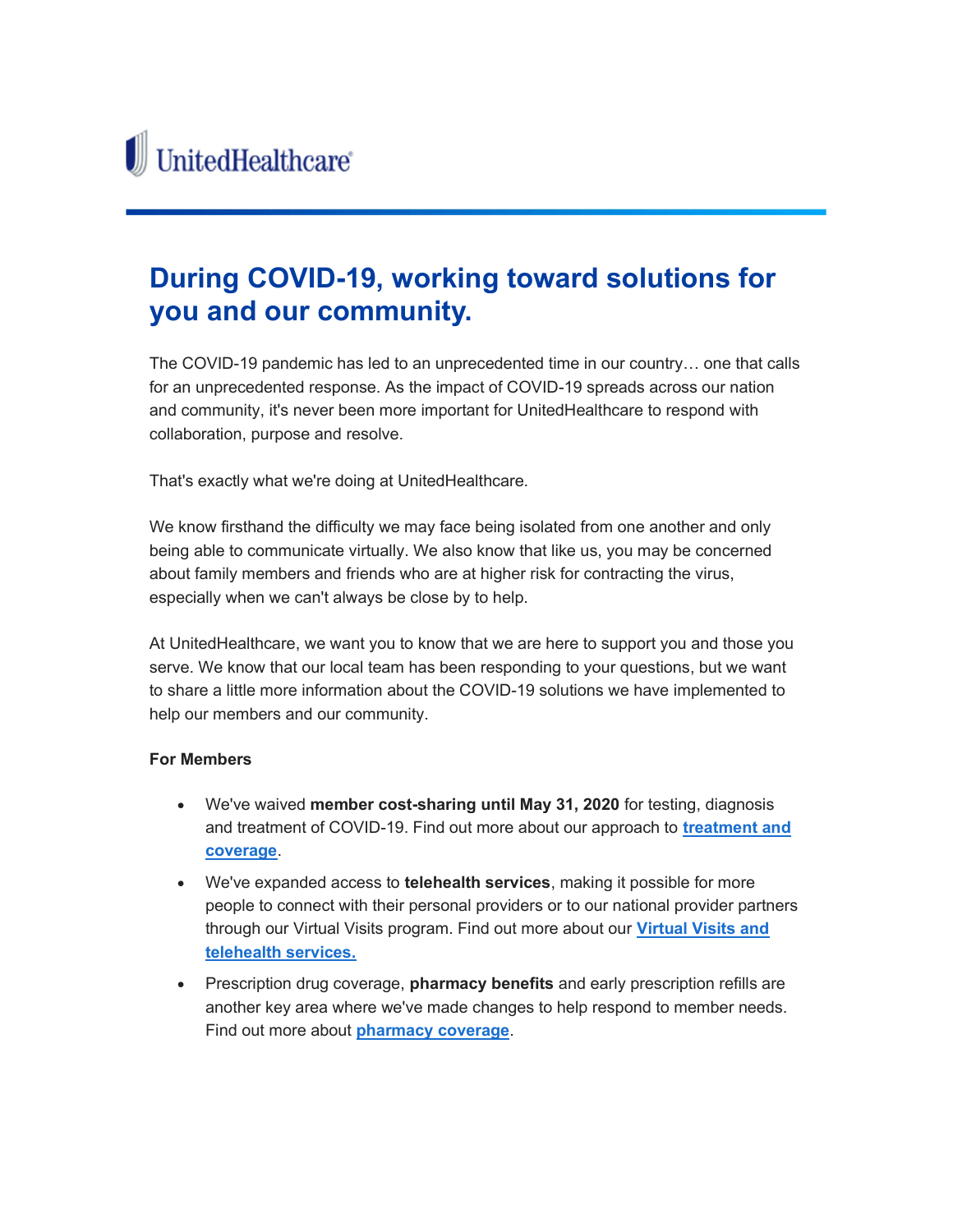We've suspended some prior authorization until May 31, 2020, to help make it easier for physicians and facilities to help members get the care they need. Find out more about prior authorization and utilization management.

## For Employers

• We regularly update frequently asked questions (FAQs) on the **employer section** of uhc.com. There, you can access information on topics such as: clinical insights, member support, pharmacy and specialty benefits, and business disruption support.

## For Our Communities

- UnitedHealth Group, the parent company of UnitedHealthcare, announced an initial \$60 million commitment to support those most directly impacted by this public health emergency nationwide, including health care workers, hard-hit states, seniors and people experiencing food insecurity or homelessness. UnitedHealth Group also is organizing and matching employee donations dollar for dollar to support COVID-19 response efforts.
- A recently announced UnitedHealth Group study demonstrated that a simple, self-swab test is as effective in identifying COVID-19 infections as the cliniciancollected test. The Food and Drug Administration (FDA) has updated its guidance based on this research, allowing patients nationwide to self-administer swab tests for COVID-19. Widespread adoption of this less-invasive test will reduce exposure for health care workers and improve overall testing efficiency across the country.
- If you feel you need some emotional support during this time please visit Sanvello Health, Inc., a UnitedHealth Group company, that is offering free premium access to its digital tele-mental health platform. Learn more here.

Again, we'd like to convey our dedication to support the 2.9 million people in California who may be counting on UnitedHealthcare and their health coverage during this uncertain time. To get the most up-to-date information about the ways we're responding to COVID-19, please visit our FAQ on uhc.com. We're here to help answer your questions, seek solutions and care for you and our community during this unprecedented time&e and in the brighter days that are surely ahead.

Stay well,